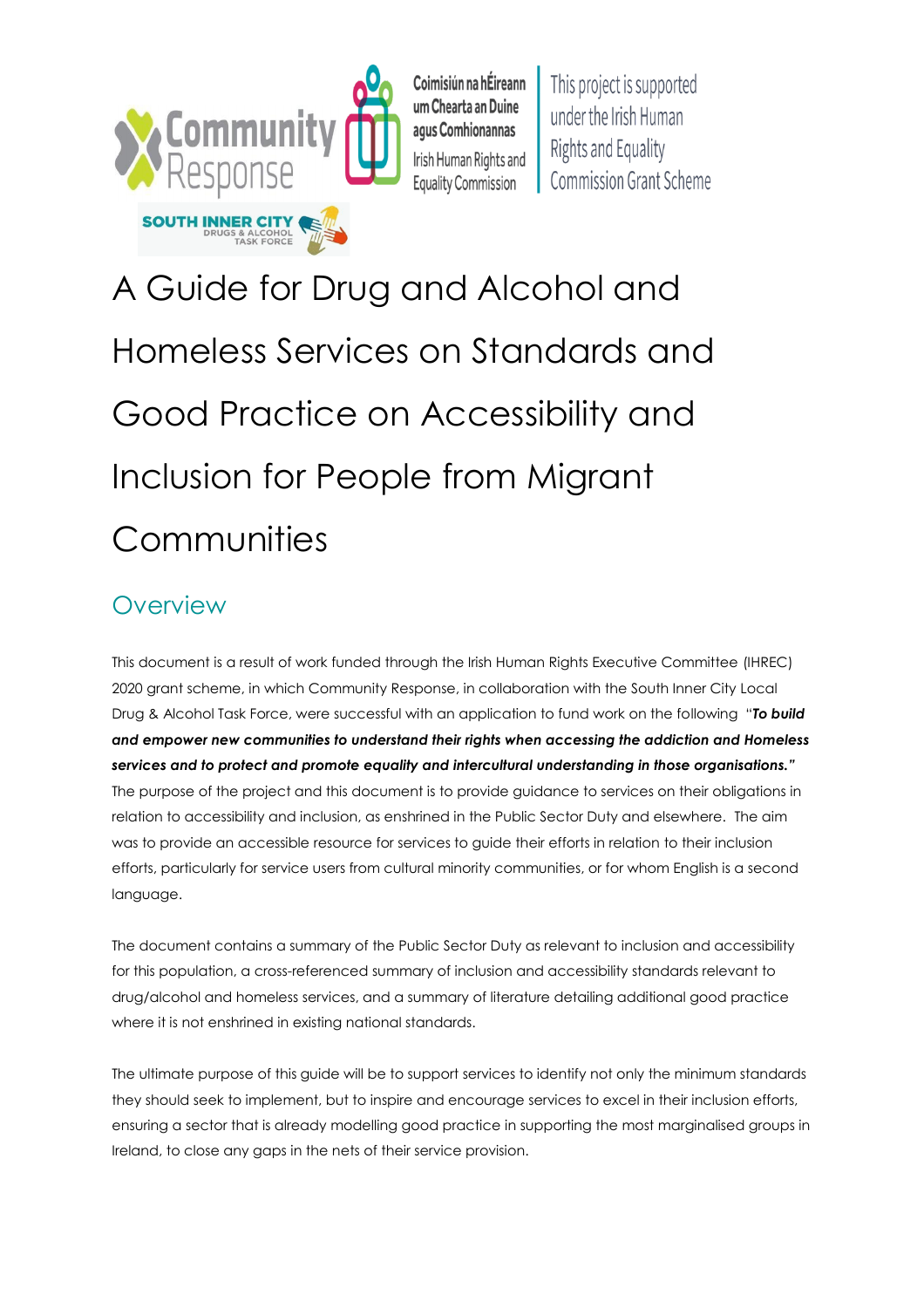#### The Public Sector Duty

The Public Sector Duty is set out in the Section 42 of the Irish Human Rights and Equality Act 2014. It establishes the responsibility of public bodies to promote equality of opportunity and treatment, prevent discrimination and protect human rights in each and every aspect of their functions - as policymakers, employers and service providers. It requires public bodies to identify and address equality issues and report on these in strategic plans and annual reports. The obligation of public bodies is with all those human rights and freedoms protected by the Irish Constitution; the European Convention on Human Rights Act 2003 as well as other international treaties. Key human rights include, besides the right to cultural, religious and linguistic diversity, the right to non-discrimination and equal treatment in the areas of employment and access to and use of goods and services, accommodation and education. The Irish Equality law contains nine protected grounds, namely, gender, civil status, family status, sexual orientation, disability, age, race, religion and membership of the Traveller community<sup>1</sup> .

### Part One: Summary of Current Standards

The following table contains a thematised summary of current standards applicable to social services in Ireland. The standards included are:

National Standards for Safer Better Healthcare (SBH)<sup>2</sup>

l

- Quality in Alcohol and Drugs Services Organisational Standards (QuADS) 3
- National Quality Standards Framework for Homeless Services in Ireland (NQSF)<sup>4</sup>

| <b>Theme</b>                                                                | <b>QuADS</b> | <b>SBH</b> | <b>NQSF</b> |
|-----------------------------------------------------------------------------|--------------|------------|-------------|
| Theme: Protection of service users' rights, respect for diversity and anti- | X            | X          |             |
| discriminatory policies and practices                                       |              |            |             |
| The rights and diversity of each service user are respected and promoted.   |              | $\times$   | $\times$    |
| This means <i>i.e.</i>                                                      |              |            |             |
| service users are treated with dignity and respect regardless of            |              |            |             |
| age, gender, sexual orientation, disability, family status, civil status,   |              |            |             |
| race, religious beliefs or membership in the travelling community.          |              |            |             |
| Service users' equality is promoted.                                        |              |            |             |

<sup>1</sup> Irish Human Rights and Equality Commission (2019) Implementing the Public Sector Equality and Human Rights Duty. Available at: https://www.ihrec.ie/app/uploads/2019/03/IHREC\_Public\_Sector\_Duty\_Final\_Eng\_WEB.pdf

<sup>2</sup> Health Information and Quality Authority (2012) National Standards for Safer Better Healthcare. Avaialble at: http://www.drugs.ie/downloadDocs/2017/National-Standards-for-Safer-Better-Healthcare.pdf

<sup>3</sup> Anna Liffey Drug Project & Health Service Executive (2013) Quality in Alcohol and Drugs Services Organisational Standards. Available at:

https://www.drugsandalcohol.ie/20964/#:~:text=QuADS%20organisational%20standards%20are%20designed,addicti on%20services%20%2D%20such%20as%20commissioners.

<sup>4</sup> Dublin Region Homeless Executive (2019) National Quality Standards Framework for Homeless Services in Ireland. Available at: https://www.homelessdublin.ie/content/files/NQSF-Standards.pdf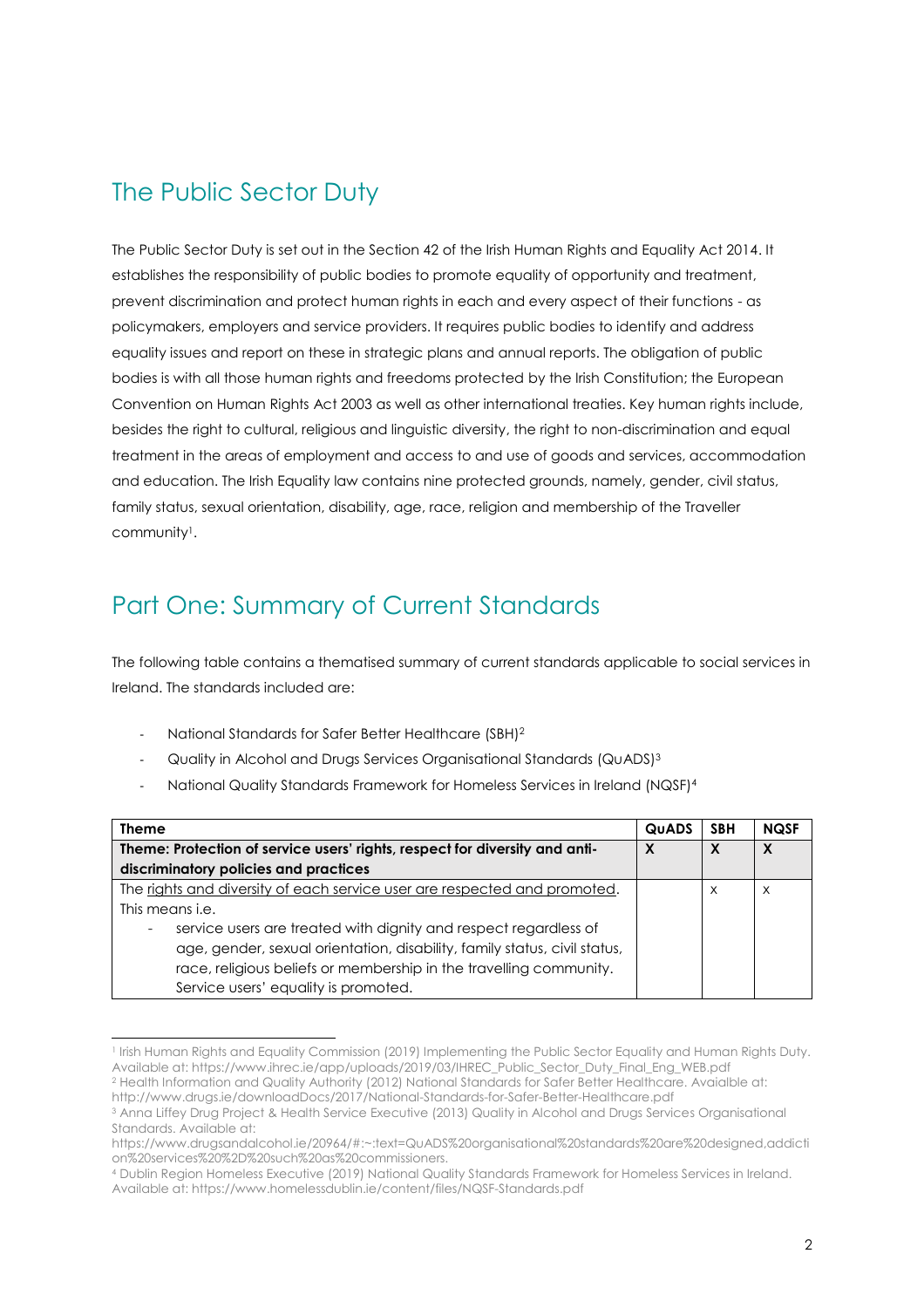| The policy/policies are inclusive of and applicable to all employees,<br>volunteers, service users, and carers as well as the management body.<br><b>Commentary:</b> standards are mentioned in relation to all types of discrimination, not specific to<br>cultural or ethnic background<br>Theme: Improving accessibility of service/promoting inclusiveness of<br>services<br>The service provides facilities to ensure that all members of any specified<br>target group can make use of the service.<br>The service has action plans to ensure its effective response to issues of<br>accessibility for its target population.<br>The service ensures that when policies and procedures are reviewed, they<br>support access to services by targeted service user groups<br>The service sets targets on accessibility and monitors and evaluates the<br>achievement of these targets.<br>Services review and implement strategies to promote and improve<br>inclusiveness under all the pillars of equality legislation (age, gender, sexual<br>orientation, disability, family status, civil status, race, religious beliefs or<br>member of the travelling community).<br>Commentary: standards are mentioned in relation to accessibility in general not specific to cultural<br>diversity<br>Theme: Workforce composition that reflects the population served<br>The management body ensures that skills, experience and cultural and<br>gender mix is appropriate to the needs of the service.<br>The composition of the staff team is appropriately balanced in order to<br>meet the needs of the target service user groups. *Balance in terms of<br>race, gender, disability, age, sexual orientation.)<br>Commentary: NA<br>Theme: Staff cultural competence | X<br>$\pmb{\mathsf{X}}$<br>X<br>$\pmb{\times}$<br>X<br>X<br>X<br>X<br>X |   | X<br>X |
|----------------------------------------------------------------------------------------------------------------------------------------------------------------------------------------------------------------------------------------------------------------------------------------------------------------------------------------------------------------------------------------------------------------------------------------------------------------------------------------------------------------------------------------------------------------------------------------------------------------------------------------------------------------------------------------------------------------------------------------------------------------------------------------------------------------------------------------------------------------------------------------------------------------------------------------------------------------------------------------------------------------------------------------------------------------------------------------------------------------------------------------------------------------------------------------------------------------------------------------------------------------------------------------------------------------------------------------------------------------------------------------------------------------------------------------------------------------------------------------------------------------------------------------------------------------------------------------------------------------------------------------------------------------------------------------------------------------------------------------------------------------------------|-------------------------------------------------------------------------|---|--------|
|                                                                                                                                                                                                                                                                                                                                                                                                                                                                                                                                                                                                                                                                                                                                                                                                                                                                                                                                                                                                                                                                                                                                                                                                                                                                                                                                                                                                                                                                                                                                                                                                                                                                                                                                                                            |                                                                         |   |        |
|                                                                                                                                                                                                                                                                                                                                                                                                                                                                                                                                                                                                                                                                                                                                                                                                                                                                                                                                                                                                                                                                                                                                                                                                                                                                                                                                                                                                                                                                                                                                                                                                                                                                                                                                                                            |                                                                         |   |        |
|                                                                                                                                                                                                                                                                                                                                                                                                                                                                                                                                                                                                                                                                                                                                                                                                                                                                                                                                                                                                                                                                                                                                                                                                                                                                                                                                                                                                                                                                                                                                                                                                                                                                                                                                                                            |                                                                         |   |        |
|                                                                                                                                                                                                                                                                                                                                                                                                                                                                                                                                                                                                                                                                                                                                                                                                                                                                                                                                                                                                                                                                                                                                                                                                                                                                                                                                                                                                                                                                                                                                                                                                                                                                                                                                                                            |                                                                         |   |        |
|                                                                                                                                                                                                                                                                                                                                                                                                                                                                                                                                                                                                                                                                                                                                                                                                                                                                                                                                                                                                                                                                                                                                                                                                                                                                                                                                                                                                                                                                                                                                                                                                                                                                                                                                                                            |                                                                         |   |        |
|                                                                                                                                                                                                                                                                                                                                                                                                                                                                                                                                                                                                                                                                                                                                                                                                                                                                                                                                                                                                                                                                                                                                                                                                                                                                                                                                                                                                                                                                                                                                                                                                                                                                                                                                                                            |                                                                         |   |        |
|                                                                                                                                                                                                                                                                                                                                                                                                                                                                                                                                                                                                                                                                                                                                                                                                                                                                                                                                                                                                                                                                                                                                                                                                                                                                                                                                                                                                                                                                                                                                                                                                                                                                                                                                                                            |                                                                         |   |        |
|                                                                                                                                                                                                                                                                                                                                                                                                                                                                                                                                                                                                                                                                                                                                                                                                                                                                                                                                                                                                                                                                                                                                                                                                                                                                                                                                                                                                                                                                                                                                                                                                                                                                                                                                                                            |                                                                         |   |        |
|                                                                                                                                                                                                                                                                                                                                                                                                                                                                                                                                                                                                                                                                                                                                                                                                                                                                                                                                                                                                                                                                                                                                                                                                                                                                                                                                                                                                                                                                                                                                                                                                                                                                                                                                                                            |                                                                         |   |        |
|                                                                                                                                                                                                                                                                                                                                                                                                                                                                                                                                                                                                                                                                                                                                                                                                                                                                                                                                                                                                                                                                                                                                                                                                                                                                                                                                                                                                                                                                                                                                                                                                                                                                                                                                                                            |                                                                         |   |        |
|                                                                                                                                                                                                                                                                                                                                                                                                                                                                                                                                                                                                                                                                                                                                                                                                                                                                                                                                                                                                                                                                                                                                                                                                                                                                                                                                                                                                                                                                                                                                                                                                                                                                                                                                                                            |                                                                         |   |        |
|                                                                                                                                                                                                                                                                                                                                                                                                                                                                                                                                                                                                                                                                                                                                                                                                                                                                                                                                                                                                                                                                                                                                                                                                                                                                                                                                                                                                                                                                                                                                                                                                                                                                                                                                                                            |                                                                         |   |        |
|                                                                                                                                                                                                                                                                                                                                                                                                                                                                                                                                                                                                                                                                                                                                                                                                                                                                                                                                                                                                                                                                                                                                                                                                                                                                                                                                                                                                                                                                                                                                                                                                                                                                                                                                                                            |                                                                         |   |        |
|                                                                                                                                                                                                                                                                                                                                                                                                                                                                                                                                                                                                                                                                                                                                                                                                                                                                                                                                                                                                                                                                                                                                                                                                                                                                                                                                                                                                                                                                                                                                                                                                                                                                                                                                                                            |                                                                         |   |        |
|                                                                                                                                                                                                                                                                                                                                                                                                                                                                                                                                                                                                                                                                                                                                                                                                                                                                                                                                                                                                                                                                                                                                                                                                                                                                                                                                                                                                                                                                                                                                                                                                                                                                                                                                                                            |                                                                         |   |        |
|                                                                                                                                                                                                                                                                                                                                                                                                                                                                                                                                                                                                                                                                                                                                                                                                                                                                                                                                                                                                                                                                                                                                                                                                                                                                                                                                                                                                                                                                                                                                                                                                                                                                                                                                                                            |                                                                         |   |        |
|                                                                                                                                                                                                                                                                                                                                                                                                                                                                                                                                                                                                                                                                                                                                                                                                                                                                                                                                                                                                                                                                                                                                                                                                                                                                                                                                                                                                                                                                                                                                                                                                                                                                                                                                                                            |                                                                         |   |        |
|                                                                                                                                                                                                                                                                                                                                                                                                                                                                                                                                                                                                                                                                                                                                                                                                                                                                                                                                                                                                                                                                                                                                                                                                                                                                                                                                                                                                                                                                                                                                                                                                                                                                                                                                                                            |                                                                         |   |        |
|                                                                                                                                                                                                                                                                                                                                                                                                                                                                                                                                                                                                                                                                                                                                                                                                                                                                                                                                                                                                                                                                                                                                                                                                                                                                                                                                                                                                                                                                                                                                                                                                                                                                                                                                                                            |                                                                         |   |        |
|                                                                                                                                                                                                                                                                                                                                                                                                                                                                                                                                                                                                                                                                                                                                                                                                                                                                                                                                                                                                                                                                                                                                                                                                                                                                                                                                                                                                                                                                                                                                                                                                                                                                                                                                                                            |                                                                         |   |        |
|                                                                                                                                                                                                                                                                                                                                                                                                                                                                                                                                                                                                                                                                                                                                                                                                                                                                                                                                                                                                                                                                                                                                                                                                                                                                                                                                                                                                                                                                                                                                                                                                                                                                                                                                                                            |                                                                         |   |        |
|                                                                                                                                                                                                                                                                                                                                                                                                                                                                                                                                                                                                                                                                                                                                                                                                                                                                                                                                                                                                                                                                                                                                                                                                                                                                                                                                                                                                                                                                                                                                                                                                                                                                                                                                                                            |                                                                         |   |        |
|                                                                                                                                                                                                                                                                                                                                                                                                                                                                                                                                                                                                                                                                                                                                                                                                                                                                                                                                                                                                                                                                                                                                                                                                                                                                                                                                                                                                                                                                                                                                                                                                                                                                                                                                                                            |                                                                         |   |        |
|                                                                                                                                                                                                                                                                                                                                                                                                                                                                                                                                                                                                                                                                                                                                                                                                                                                                                                                                                                                                                                                                                                                                                                                                                                                                                                                                                                                                                                                                                                                                                                                                                                                                                                                                                                            |                                                                         |   |        |
|                                                                                                                                                                                                                                                                                                                                                                                                                                                                                                                                                                                                                                                                                                                                                                                                                                                                                                                                                                                                                                                                                                                                                                                                                                                                                                                                                                                                                                                                                                                                                                                                                                                                                                                                                                            |                                                                         |   |        |
|                                                                                                                                                                                                                                                                                                                                                                                                                                                                                                                                                                                                                                                                                                                                                                                                                                                                                                                                                                                                                                                                                                                                                                                                                                                                                                                                                                                                                                                                                                                                                                                                                                                                                                                                                                            |                                                                         |   |        |
|                                                                                                                                                                                                                                                                                                                                                                                                                                                                                                                                                                                                                                                                                                                                                                                                                                                                                                                                                                                                                                                                                                                                                                                                                                                                                                                                                                                                                                                                                                                                                                                                                                                                                                                                                                            |                                                                         |   |        |
|                                                                                                                                                                                                                                                                                                                                                                                                                                                                                                                                                                                                                                                                                                                                                                                                                                                                                                                                                                                                                                                                                                                                                                                                                                                                                                                                                                                                                                                                                                                                                                                                                                                                                                                                                                            |                                                                         |   |        |
| member of the travelling community).                                                                                                                                                                                                                                                                                                                                                                                                                                                                                                                                                                                                                                                                                                                                                                                                                                                                                                                                                                                                                                                                                                                                                                                                                                                                                                                                                                                                                                                                                                                                                                                                                                                                                                                                       |                                                                         |   |        |
| orientation, disability, family status, civil status, race, religious beliefs or                                                                                                                                                                                                                                                                                                                                                                                                                                                                                                                                                                                                                                                                                                                                                                                                                                                                                                                                                                                                                                                                                                                                                                                                                                                                                                                                                                                                                                                                                                                                                                                                                                                                                           |                                                                         |   |        |
| inclusiveness under all the pillars of equality legislation (age, gender, sexual                                                                                                                                                                                                                                                                                                                                                                                                                                                                                                                                                                                                                                                                                                                                                                                                                                                                                                                                                                                                                                                                                                                                                                                                                                                                                                                                                                                                                                                                                                                                                                                                                                                                                           |                                                                         |   |        |
| Services review and implement strategies to promote and improve                                                                                                                                                                                                                                                                                                                                                                                                                                                                                                                                                                                                                                                                                                                                                                                                                                                                                                                                                                                                                                                                                                                                                                                                                                                                                                                                                                                                                                                                                                                                                                                                                                                                                                            |                                                                         |   | X      |
| workforce and other service users while receiving care <sup>6</sup>                                                                                                                                                                                                                                                                                                                                                                                                                                                                                                                                                                                                                                                                                                                                                                                                                                                                                                                                                                                                                                                                                                                                                                                                                                                                                                                                                                                                                                                                                                                                                                                                                                                                                                        |                                                                         |   |        |
| users from abuse, including discriminatory abuse, from members of the                                                                                                                                                                                                                                                                                                                                                                                                                                                                                                                                                                                                                                                                                                                                                                                                                                                                                                                                                                                                                                                                                                                                                                                                                                                                                                                                                                                                                                                                                                                                                                                                                                                                                                      |                                                                         |   |        |
| The service ensures all reasonable measures are taken to protect service                                                                                                                                                                                                                                                                                                                                                                                                                                                                                                                                                                                                                                                                                                                                                                                                                                                                                                                                                                                                                                                                                                                                                                                                                                                                                                                                                                                                                                                                                                                                                                                                                                                                                                   |                                                                         | X |        |
| Staff and volunteers demonstrate competence in the implementation of<br>the service's equal opportunity and anti-discriminatory practice policy.                                                                                                                                                                                                                                                                                                                                                                                                                                                                                                                                                                                                                                                                                                                                                                                                                                                                                                                                                                                                                                                                                                                                                                                                                                                                                                                                                                                                                                                                                                                                                                                                                           | $\pmb{\times}$                                                          |   |        |
| discriminatory practice <sup>5</sup>                                                                                                                                                                                                                                                                                                                                                                                                                                                                                                                                                                                                                                                                                                                                                                                                                                                                                                                                                                                                                                                                                                                                                                                                                                                                                                                                                                                                                                                                                                                                                                                                                                                                                                                                       |                                                                         |   |        |
| There is a written and consulted-on policy on equal opportunities and anti-                                                                                                                                                                                                                                                                                                                                                                                                                                                                                                                                                                                                                                                                                                                                                                                                                                                                                                                                                                                                                                                                                                                                                                                                                                                                                                                                                                                                                                                                                                                                                                                                                                                                                                | $\pmb{\times}$                                                          |   |        |
| practices, policies and procedures.                                                                                                                                                                                                                                                                                                                                                                                                                                                                                                                                                                                                                                                                                                                                                                                                                                                                                                                                                                                                                                                                                                                                                                                                                                                                                                                                                                                                                                                                                                                                                                                                                                                                                                                                        |                                                                         |   |        |
| The service demonstrates evidence of non-discriminatory and anti-bullying                                                                                                                                                                                                                                                                                                                                                                                                                                                                                                                                                                                                                                                                                                                                                                                                                                                                                                                                                                                                                                                                                                                                                                                                                                                                                                                                                                                                                                                                                                                                                                                                                                                                                                  |                                                                         |   | X      |
| membership to the travelling community.                                                                                                                                                                                                                                                                                                                                                                                                                                                                                                                                                                                                                                                                                                                                                                                                                                                                                                                                                                                                                                                                                                                                                                                                                                                                                                                                                                                                                                                                                                                                                                                                                                                                                                                                    |                                                                         |   |        |
| disability, family status, civil status, race, religious beliefs or                                                                                                                                                                                                                                                                                                                                                                                                                                                                                                                                                                                                                                                                                                                                                                                                                                                                                                                                                                                                                                                                                                                                                                                                                                                                                                                                                                                                                                                                                                                                                                                                                                                                                                        |                                                                         |   |        |
| discriminate according to age, gender, sexual orientation,                                                                                                                                                                                                                                                                                                                                                                                                                                                                                                                                                                                                                                                                                                                                                                                                                                                                                                                                                                                                                                                                                                                                                                                                                                                                                                                                                                                                                                                                                                                                                                                                                                                                                                                 |                                                                         |   |        |
| Service users have ongoing access to services which does not                                                                                                                                                                                                                                                                                                                                                                                                                                                                                                                                                                                                                                                                                                                                                                                                                                                                                                                                                                                                                                                                                                                                                                                                                                                                                                                                                                                                                                                                                                                                                                                                                                                                                                               |                                                                         |   |        |

<sup>5</sup> **Standard 19.1:** The service has a written and consulted-on policy on equal opportunities and anti-discriminatory practice. The policy includes statements on: gender, civil status, family status, age, disability, race, sexual orientation, religious belief, membership of the Traveller community. \*the consultation should include management body, staff, volunteers and service users.

 $\overline{a}$ 

<sup>6</sup> **Standard 3.4**: Service providers ensure all reasonable measures are taken to protect service users from abuse including arrangements to minimise the risk to service users of all types of abuse from members of the workforce and other service users while receiving care, including (...) discriminatory abuse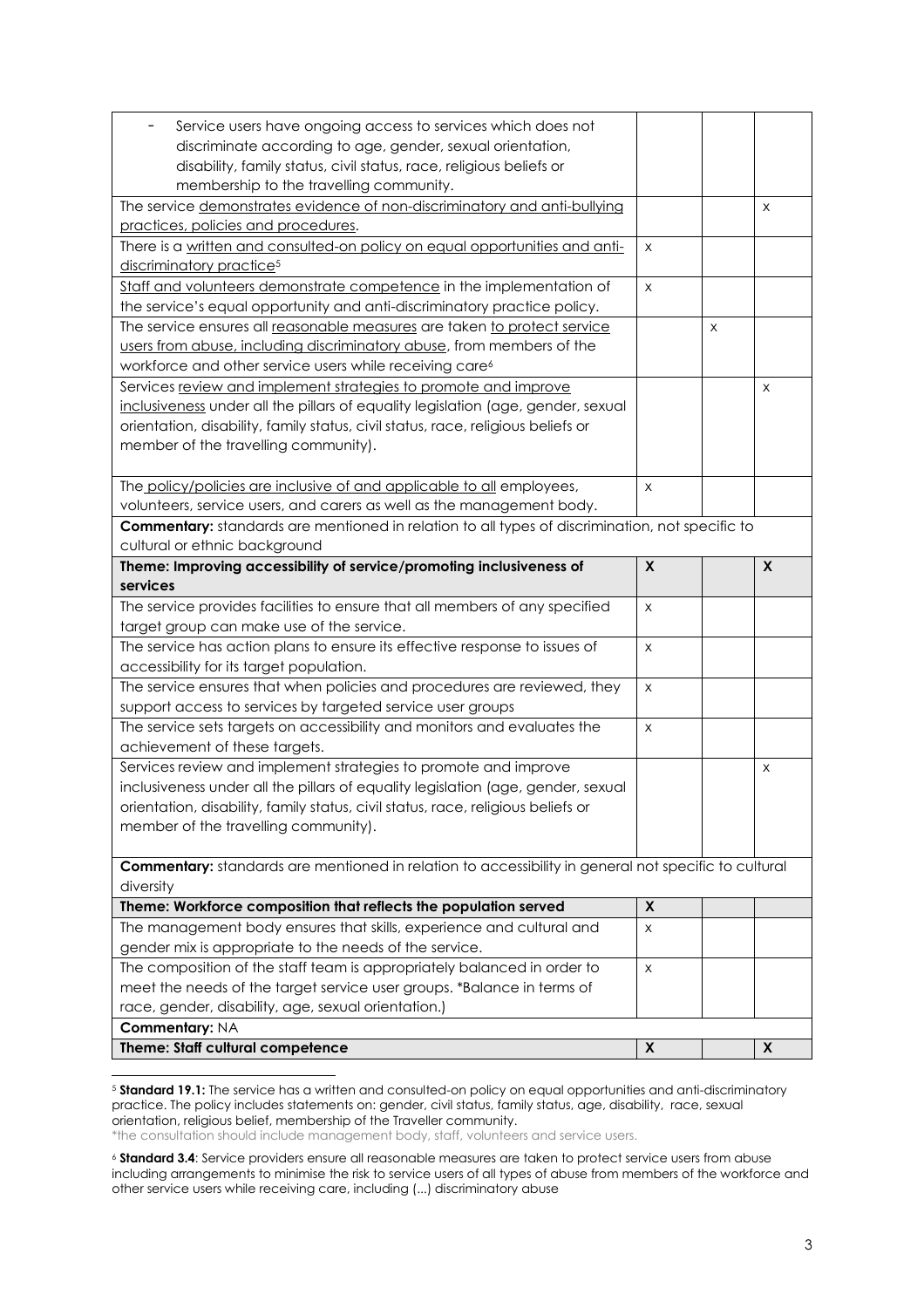| Implementing action plans to ensure there is an effective response to issues                               | X            |                    |   |
|------------------------------------------------------------------------------------------------------------|--------------|--------------------|---|
| of accessibility for the target population including training on access issues                             |              |                    |   |
| to staff such as trans-cultural approaches <sup>7</sup>                                                    |              |                    |   |
| Staff demonstrates awareness and develop their practice with regard to                                     |              |                    | X |
| specific needs: a. Age. b. Disability: physical, mental and sensory. c. Family                             |              |                    |   |
| Status. d. Gender. e. Sexual Orientation. f. Religious Preference. g. Race. h.                             |              |                    |   |
| Member of the Travelling Community.                                                                        |              |                    |   |
| <b>Commentary:</b> standards do not address cultural competence training specifically but rather highlight |              |                    |   |
| the importance of staff having sufficient preparation to respond to specific needs of relevant target      |              |                    |   |
| groups.                                                                                                    |              |                    |   |
| Theme: Catering for cultural needs and requirements and providing choice                                   | X            | $\pmb{\mathsf{X}}$ |   |
| Special menus are available to cater for medical, religious and cultural                                   | X            |                    |   |
| requirements                                                                                               |              |                    |   |
| The service ensures that all service users: () have a choice of key worker                                 | X            |                    |   |
| gender or ethnicity if appropriate.                                                                        |              |                    |   |
| When receiving healthcare, facilitation of service users to exercise civil,                                |              | X                  |   |
| political and religious rights as enshrined in Irish law, as far as is reasonably                          |              |                    |   |
| practicable <sup>8</sup>                                                                                   |              |                    |   |
| Commentary: NA                                                                                             |              |                    |   |
| Theme: Evaluation and monitoring processes that include ethnic                                             | $\mathsf{x}$ |                    |   |
| monitoring                                                                                                 |              |                    |   |
| There are monitoring systems (including ethnic                                                             | X            |                    |   |
| monitoring) for human resource establishment and                                                           |              |                    |   |
| turnover and service user usage of services.                                                               |              |                    |   |
| Commentary: NA                                                                                             |              |                    |   |
| Theme: Language, translation and interpretation/ accessibility of                                          | X            | X                  | X |
| information                                                                                                |              |                    |   |
| Identification of the access needs of the population served, including their                               |              | X                  |   |
| physical, sensory and language needs, and arrangements to meet these                                       |              |                    |   |
| needs in line with relevant legislation.                                                                   |              |                    |   |
| Providing access to translation support services (interpreters) should these                               | X            |                    | X |
| be required                                                                                                |              |                    |   |
| Providing service information in a way and language that service users                                     | X            | X                  | X |
| understand (i.e. in a variety of languages that reflect local needs and in                                 |              |                    |   |
| easy-to-read formats). Information should include relevant aspects of                                      |              |                    |   |
| service provision that allows service users to make informed decisions                                     |              |                    |   |
| about their care and be involved in service delivery including <sup>9</sup> :                              |              |                    |   |

 $\overline{a}$ <sup>7</sup> **Standard 22.6** The service has action plans to ensure its effective response to issues of accessibility for its target population. \*Services should consider providing training to staff on access issues (e.g. trans-cultural approaches, disability awareness).

<sup>8</sup> Mentioned in standards as a feature of a service meeting the **Standard 1.3** Service users experience healthcare

which respects their diversity and protects their rights.

<sup>9</sup> This description is a summary of the different components related to the provision of accessible information in standards. The components are:

Providing information services in a variety of languages which reflect local need (see drugs.ie for information on drugs and alcohol in Arabic, Chinese, Russian, Portuguese, French, Latvian, Lithuanian, Polish, Spanish and Czech)<sup>9</sup>

Standard: QuADs

Guidance Notes of Section 2 – Core service user charter standards – Standard: the service ensures that good practice is achieved with regard to recruitment and selection, management, operations and delivery of services to service users)

The service provides information in a way and language that service users understand Standard: SBH

Part of features of a service meeting the standard – Standard 1.4. Service users are enabled to participate in making informed decisions about their care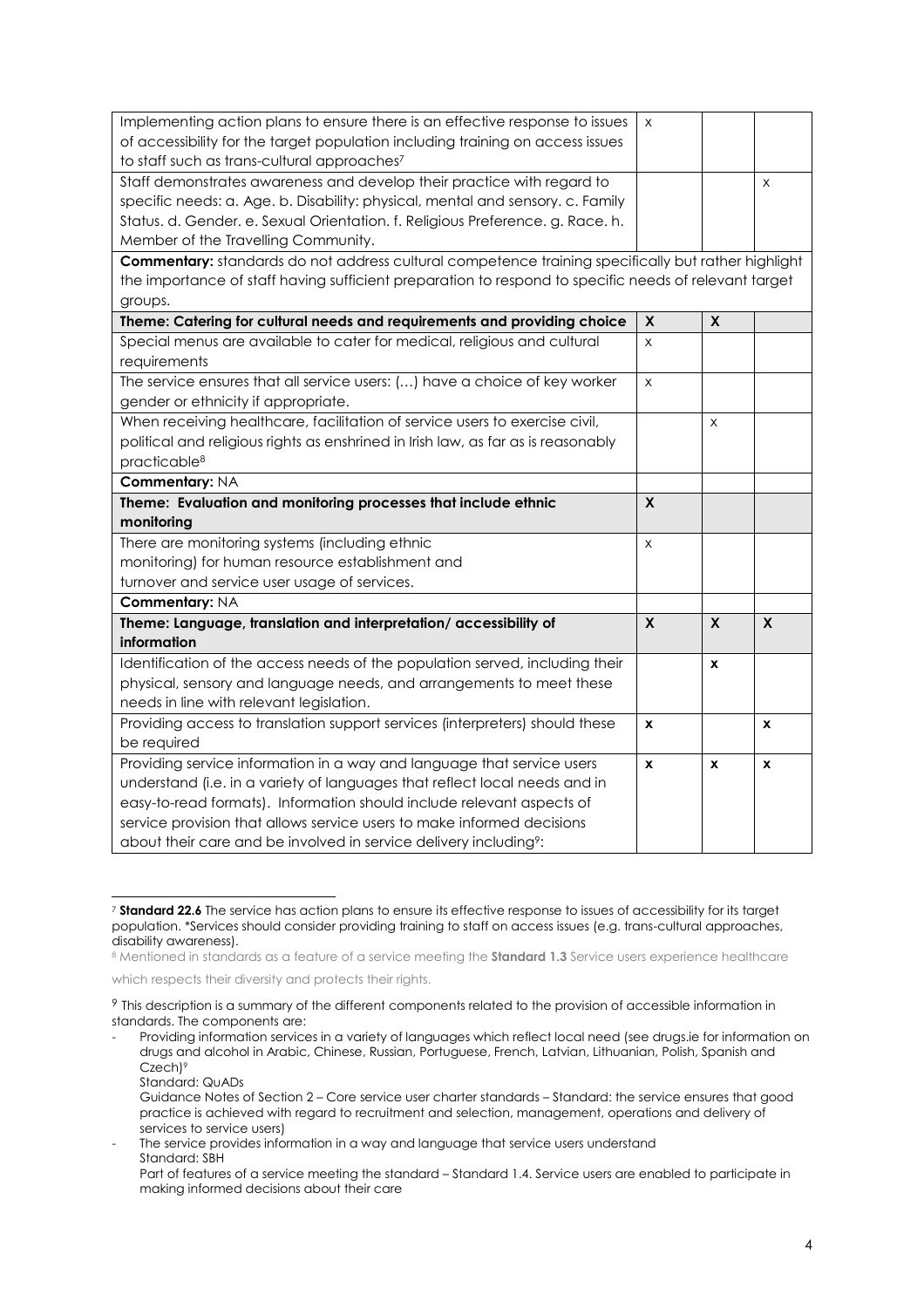| What type of service is being offered and to whom                                                    |   |
|------------------------------------------------------------------------------------------------------|---|
| What the service does, how it works, how to use the service,                                         |   |
| available supports                                                                                   |   |
| How the service is monitored                                                                         |   |
| Complaints procedure.                                                                                |   |
| Service users' rights and responsibilities                                                           |   |
| All written communication is made available in accessible formats and                                | X |
| appropriate to any special requirements to the service user's                                        |   |
| communication needs, as far as is practicable                                                        |   |
| <b>Commentary:</b> some standards relating to the provision of information in accessible ways do not |   |
| specifically address the need for it to be available in different languages.                         |   |

Existing standards also include other criteria which, even though not specific to cultural competence, contains good practice and/or principles that are essential to it. These include:

- Those relating to the adoption of a person-centred approach which requires services to place service users' specificities at the centre of service delivery, actively seek for their views, preferences and values and practice active listening and communication.
- Those relating to ensuring equality both in the access to services and at a system level (i.e. including equality issues service users face in other areas in support plans)

# Part Two: Good Practice Not in Standards

 $\overline{a}$ 

The following table contains good practices mentioned in international and national guidance in relation to cultural competence in drugs and alcohol and/or social services that are not included in existing Irish standards.

| <b>Cultural Competence Good Practice High-Level Summary</b>                            |        |  |
|----------------------------------------------------------------------------------------|--------|--|
| <b>Theme: Governance and Commitment</b>                                                | Source |  |
| Organisational statements including mission, vision, values and strategic plans should | 4      |  |
| reflect the commitment with cultural competence, and there are financial resources     |        |  |
| allocated for implementation of cultural competence standards                          |        |  |

Services make accessible information available to each service user which sets out what the service does, how it works, how to use the service, all available supports, how the service is monitored and the complaints (and appeals) procedure Standard: NQSF

Key feature of Standard 1.2: A culture of service user involvement is evident in practice, and the service users' needs and views are sought and responded to at all levels of planning and delivery

<sup>-</sup> Information on service provision is available in accessible and easy-to-read format; information is made available in other languages, as required

Standard: NQSF Key feature of Standard 8.3 Homeless services provide clear, accessible information to service users , staff, and others

Service users are aware of their rights and responsibilities. This information is explained in person and made available in an accessible format. Standards: NQSF

Key feature of Standard 1.4 Service users exercise choice and autonomy in their daily lives and in accordance with their preferences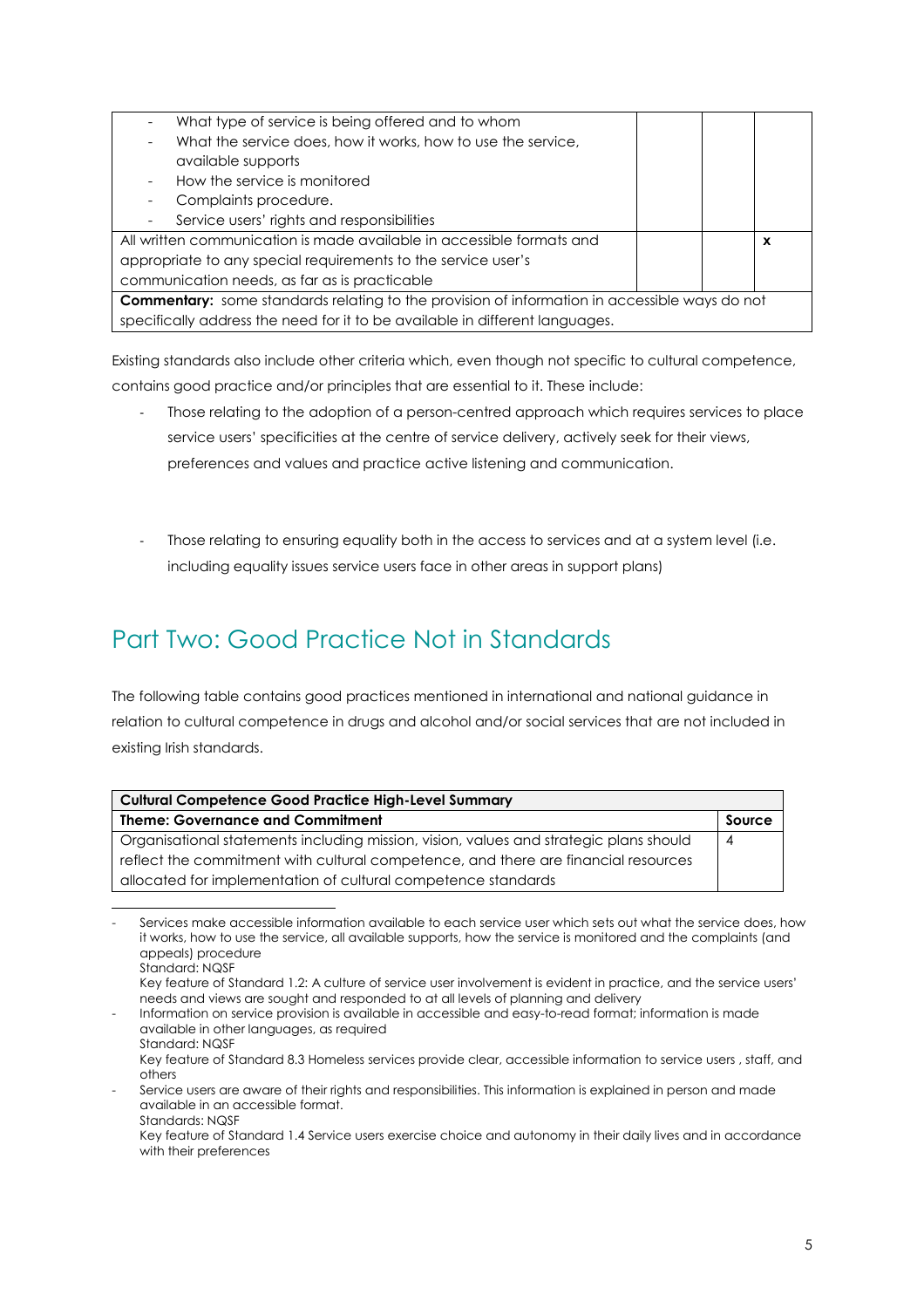| Policies and procedures should be reviewed to ensure they reflect the commitment to                                                                                          | $\overline{4}$ |
|------------------------------------------------------------------------------------------------------------------------------------------------------------------------------|----------------|
| diversity, inclusion and cultural competence. This means they appropriately serve                                                                                            |                |
| diverse populations and do not pose obstacles in the delivery of culturally responsive                                                                                       |                |
| services                                                                                                                                                                     |                |
| Theme: Staff development and supports                                                                                                                                        | Source         |
| The service should implement long-term initiatives for the recruitment of a diverse                                                                                          | 3,4            |
| workforce across all levels in the organisation. This may include options such as                                                                                            |                |
| internships, partnership arrangements with organisations working with diverse                                                                                                |                |
| communities                                                                                                                                                                  |                |
| Induction processes should include cultural competence principles                                                                                                            | $\overline{2}$ |
| There should be ongoing cultural competence training for staff across levels including                                                                                       |                |
| management, leadership and governance entities. This should be accompanied by                                                                                                | 1,2,5,6        |
| access to ongoing resources i.e. via linking with other relevant cultural organisations or                                                                                   |                |
| programmes                                                                                                                                                                   |                |
| There should be support in place for staff from culturally diverse backgrounds to stay                                                                                       | 2,4,7          |
| and strive at work. All elements of support should have an intercultural, equality and                                                                                       |                |
| non-discrimination approach and aim to enhance retention.                                                                                                                    |                |
| Other supports, additional to training, should be in place to support staff delivering a                                                                                     | 2,8            |
| culturally competent service. This may include:                                                                                                                              |                |
| Supervisors who are trained themselves in cultural competence and ready to                                                                                                   |                |
| discuss related aspects                                                                                                                                                      |                |
| Staff needs assessments about cultural competence                                                                                                                            |                |
| Spaces in which cultural competence related discussion can happen (i.e.                                                                                                      |                |
| multidisciplinary team meetings or case reviews)                                                                                                                             |                |
| There should be well-structured opportunities for discussions on culture and behaviour,                                                                                      | 8              |
| where beliefs, attitudes and values around ethnicity, language, race and minority                                                                                            |                |
| communities, that may be hindering or facilitating the delivery of culturally responsive                                                                                     |                |
| services, can be discussed openly.                                                                                                                                           |                |
| All staff, including management, should be supported to engage with self-                                                                                                    | 3,4            |
| awareness/self-evaluation or self-reflection practices, implicit bias work and other                                                                                         |                |
| activities that allow developing cultural humility,                                                                                                                          |                |
| Theme: Intake and assessment processes                                                                                                                                       |                |
| In the intake and assessment process, sufficient time should be allocated to fully and                                                                                       | 4,9            |
| clearly explain, in a way that is respectful with clients' pace, the workings of services.                                                                                   |                |
| This means familiarising service users with service jargon, facilities, programmes and                                                                                       |                |
| treatment content and options, as well as national and local systems of care when                                                                                            |                |
| necessary.                                                                                                                                                                   |                |
| Intake and assessment processes should gather and record culturally relevant                                                                                                 | 2,4,8,9        |
| information (i.e. cultural background or identity, acculturation status, migration,                                                                                          |                |
| immigration and settlement history, beliefs in relation to health and healing practices,                                                                                     |                |
| information on families or communities' expectations on the service user, religion and                                                                                       |                |
| spiritual traditions, significant cultural and community connections)                                                                                                        |                |
| <b>Theme: Programmes and services</b>                                                                                                                                        |                |
| Building trust and positive rapport should be prioritised in the communication with                                                                                          | 9,10           |
| service users from the initial stages of service engagement (i.e. starting with the intake                                                                                   |                |
| and assessment process). For this, staff must demonstrate empathy, check to<br>understand, show support and value for the service user, adopt a collaborative                |                |
| approach (shared decision-making).                                                                                                                                           |                |
|                                                                                                                                                                              | <b>Nation</b>  |
| Service users should be provided with choices regarding gender, ethnicity and age of<br>key workers as each of these personal characteristics may be important to successful | al             |
| working relationships in different cultures.                                                                                                                                 | standa         |
|                                                                                                                                                                              | rds            |
|                                                                                                                                                                              | 9              |
|                                                                                                                                                                              |                |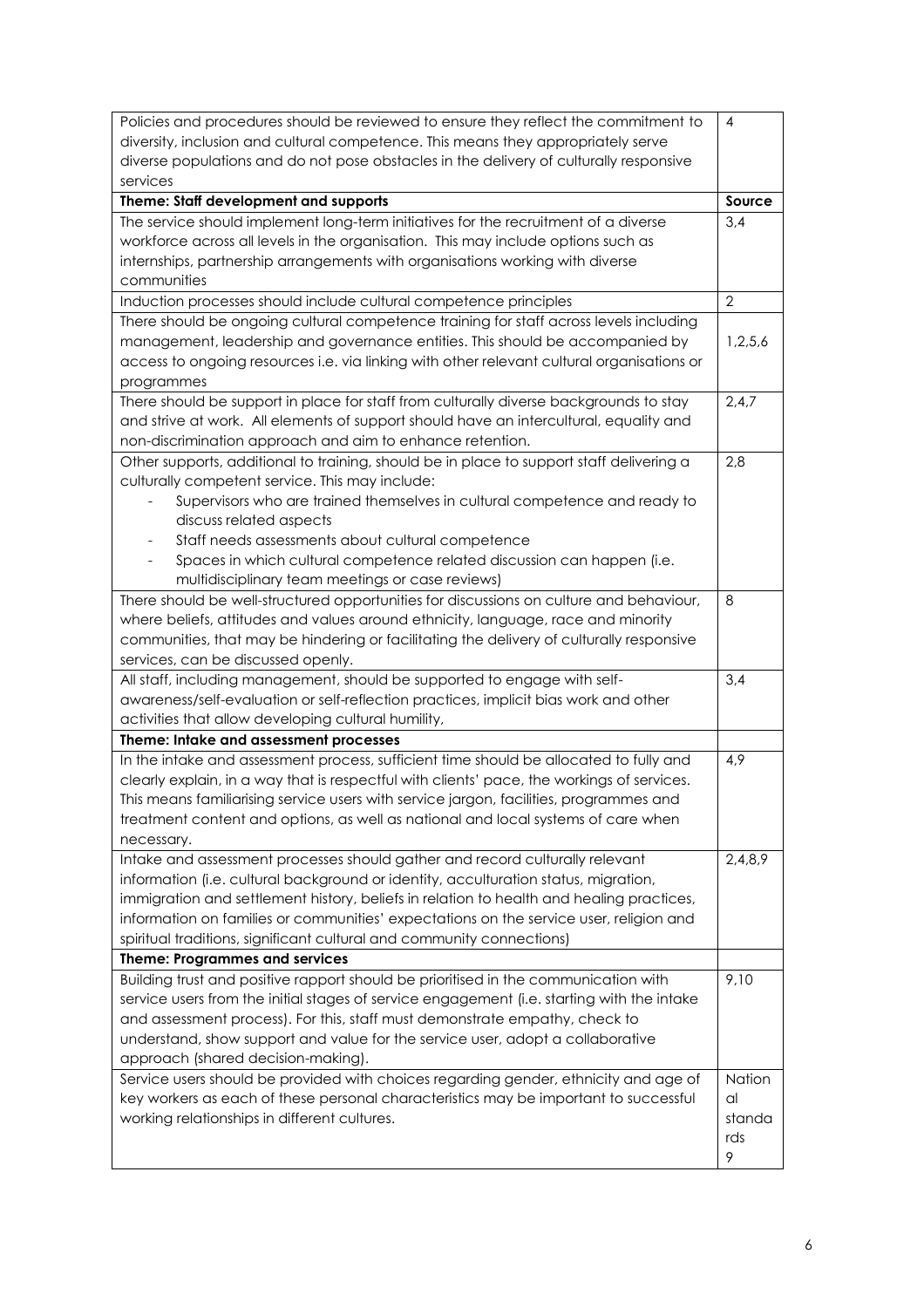|                                                                                                                                                                               | 2,3,4,8        |
|-------------------------------------------------------------------------------------------------------------------------------------------------------------------------------|----------------|
| Programmes and personal plans should consider service users' views in relation to<br>illness, treatment and healing and, when possible and appropriate, incorporate their     |                |
| cultural values and practices i.e. integrating alternative recovery resources, traditional                                                                                    |                |
| or spiritual practices or other resources in cultural communities that may be important                                                                                       |                |
| for the service user                                                                                                                                                          |                |
| Programmes should be flexible and culturally sensitive. This means the service checks                                                                                         | 9              |
| their effectiveness in the context of cultural specificities and makes adaptations (i.e.                                                                                      |                |
| considering the cultural appropriateness of disclosure in group setting vs one to one                                                                                         |                |
| face interactions, checking the applicability of EBPs for certain cultural communities)                                                                                       |                |
| There should be opportunities for service users to discuss culturally related experiences                                                                                     | 4,9            |
| of power and powerlessness as well as negative experiences with healthcare or other                                                                                           |                |
| social services                                                                                                                                                               |                |
| The service should consider developing cultural brokers' roles (culturally competent                                                                                          | 11,12          |
| mediators that act as a liaison between clients and the organisation helping to resolve                                                                                       |                |
| conflicts and to re-build trust with systems of care                                                                                                                          |                |
| Theme: Language, translation and interpretation                                                                                                                               | Source         |
| The service should provide access to professional interpreter support services (i.e.                                                                                          | 5,14,15        |
| trained interpreters available on-site or available on call).                                                                                                                 |                |
| There should be standardised procedures and scripts for staff to identify when                                                                                                | 11             |
| language assistance is needed and appropriately inform service users of its availability                                                                                      |                |
| Staff should be trained to work effectively with interpreters                                                                                                                 | $\overline{7}$ |
| There should be signage indicating where interpreter support services can be found                                                                                            | 1              |
| Forms requiring to be signed by service users should be in their preferred language                                                                                           | $\mathbf{2}$   |
| Informational material should be responsive to the different levels of health literacy of                                                                                     | 8              |
| service users                                                                                                                                                                 |                |
| <b>Theme: Physical environment</b>                                                                                                                                            | Source         |
| The physical environment should be welcoming, reflective of cultural diversity, and                                                                                           | 4,6,8,9,       |
| easy to navigate for people from culturally diverse communities (i.e. using signage that                                                                                      | 13             |
| is familiar to the community). It should have features that service users feel familiar with                                                                                  |                |
|                                                                                                                                                                               |                |
| or can identify with.                                                                                                                                                         |                |
| Theme: Service user involvement in service planning                                                                                                                           | Source         |
| There should be the active involvement of service users from minority ethnic groups in                                                                                        | 6,7            |
| service design, planning and evaluation i.e. periodically assessing their needs and                                                                                           |                |
| gathering feedback to inform programme design.                                                                                                                                |                |
| Theme: Complaints and grievances processes and procedures                                                                                                                     | Source         |
| There should be a clear process to make complaints on racist behaviour by staff or                                                                                            | 1              |
| other service users and this process should be communicated to all service users.                                                                                             |                |
| There should be a protocol to manage complaints in languages other than English                                                                                               | $\mathbf{2}$   |
| Theme: Evaluation and monitoring processes                                                                                                                                    | Source         |
| The service should have a cultural competence organisational self-assessment which is                                                                                         | 4              |
| conducted periodically and with the service user and staff engagement and is                                                                                                  |                |
| overseen by a responsible body                                                                                                                                                |                |
| There should be a periodic review of data on staff diversity, staff uptake of training and                                                                                    | 8              |
| staff levels of cultural competence                                                                                                                                           |                |
| There should be a high-quality standard system of data collection on race, ethnicity                                                                                          | 8              |
| and language of service users                                                                                                                                                 |                |
| There should be needs assessments for services users from culturally and linguistically                                                                                       | $\overline{2}$ |
| diverse communities and monitoring processes that allow to measure whether the                                                                                                |                |
| level, type and length of care is meeting their needs and whether this is happening in                                                                                        |                |
| a consistent way                                                                                                                                                              |                |
| Theme: Service engagement with stakeholders                                                                                                                                   | Source         |
| The service should link with, and leverage resources provided by, relevant cultural<br>organisations and cultural communities and leaders in the area to ensure service users | 4,16           |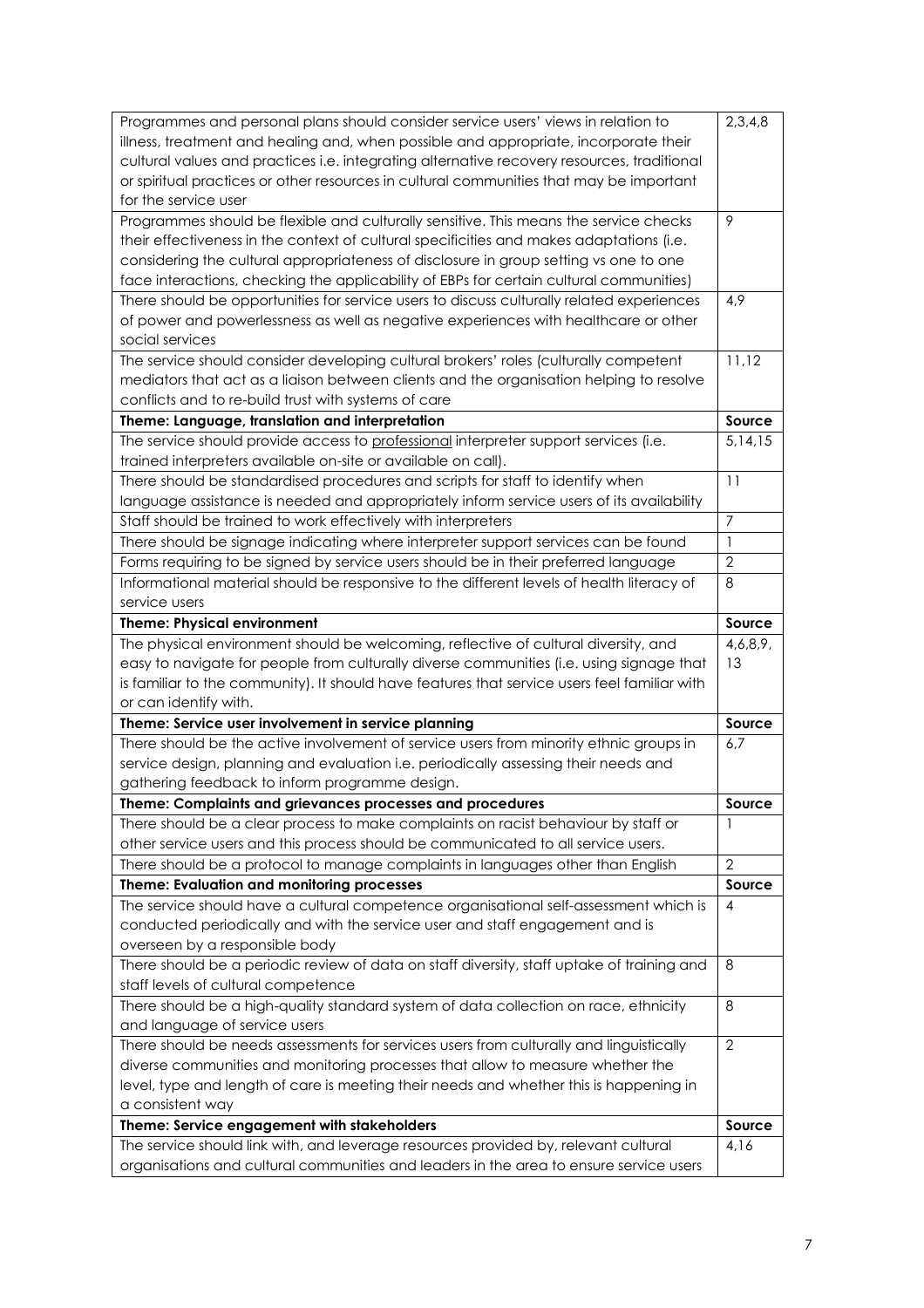| have access to additional culturally appropriate community supports and also to |  |
|---------------------------------------------------------------------------------|--|
| increase access to services for hard to reach service users.                    |  |

#### Next Steps

In 2022, services will be engaged to review this document and identify what is needed to develop a resource that would be useful to, and useable by services, to improve their inclusion and accessibility efforts for people from cultural minority communities and those for whom English is a second language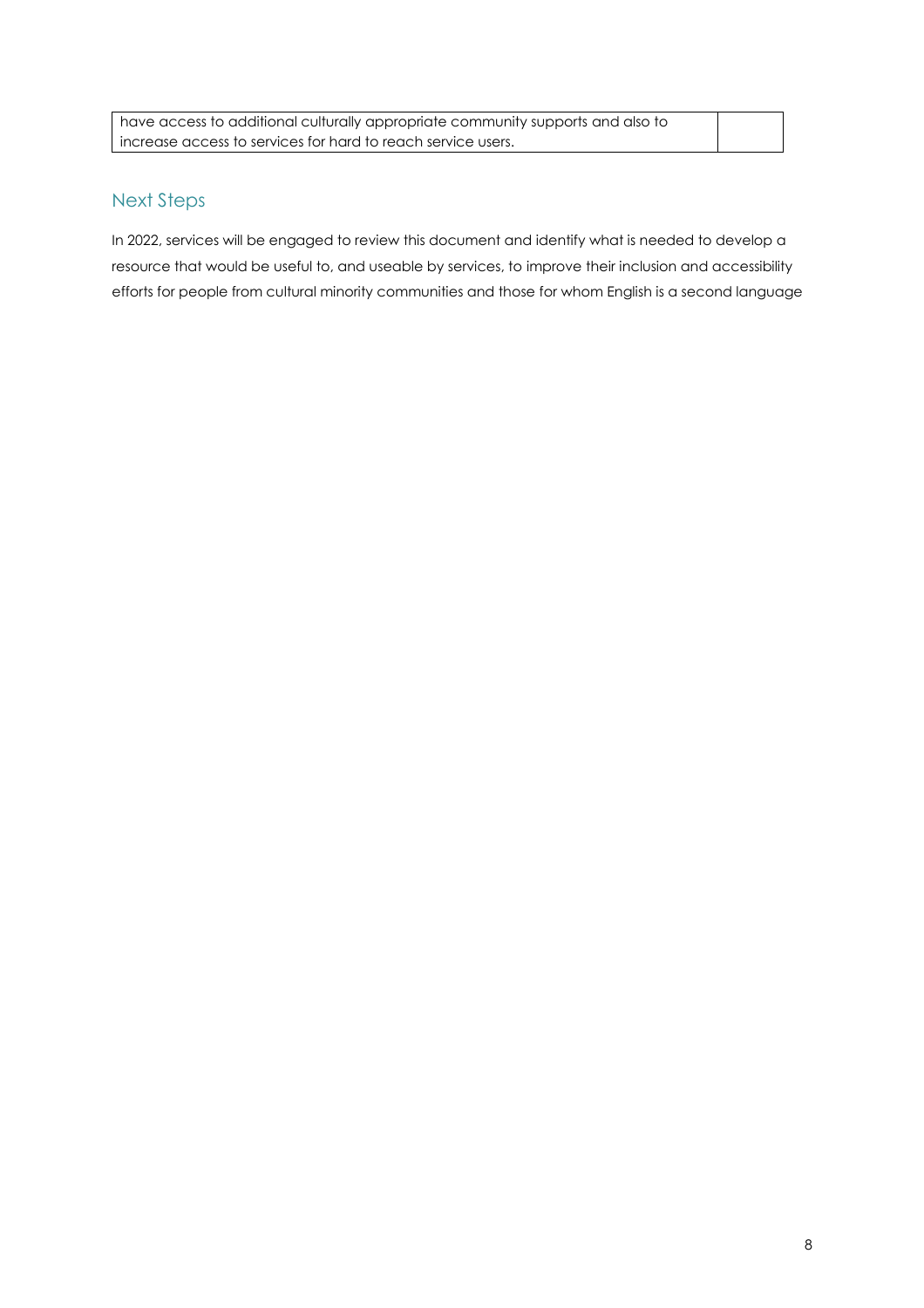#### Code for Sources

- 1. Department of Justice and Equality. The Migrant Integration Strategy A Blueprint for the Future 2017-2020 [Internet]. 2017. Available from: http://www.justice.ie/en/JELR/Migrant\_Integration\_Strategy\_English.pdf/Files/Migrant\_Integration\_ Strategy\_English.pdf
- 2. Connecticut Department of Children & Families; Office of Multicultural Affairs. Assessment Guidelines for Developing a Multiculturally Competent Service System for an Organization or Program [Internet]. American Psychological Association; 2002 [cited 2021 Mar 11]. Available from: http://www.crossref.org/deleted\_DOI.html
- 3. Gainsbury SM. Cultural Competence in the Treatment of Addictions: Theory, Practice and Evidence. Clinical Psychology & Psychotherapy. 2017;24(4):987–1001.
- 4. Center for Substance Abuse Treatment (US). Improving Cultural Competence Treatment Improvement Protocol (TIP) Series, No. 59 [Internet]. Rockville (MD): Substance Abuse and Mental Health Services Administration (US); 2014 [cited 2021 Mar 11]. (SAMHSA/CSAT Treatment Improvement Protocols). Available from: http://www.ncbi.nlm.nih.gov/books/NBK248428/
- 5. Ana Liffey Drug Project, Health Service Executive. QuADS Organisational Standards [Internet]. Dublin: Ana Liffey Drug Project; 2013 [cited 2021 Mar 11]. Available from: https://www.drugsandalcohol.ie/20964/
- 6. Think Cultural Health. National Standards for Culturally and Linguistically Appropriate Services (CLAS) in Health and Health Care. U.S Department of Health and Human Services; p. 2.
- 7. HSE Social Inclusion. Second National Intercultural Health Strategy 2018-2023 [Internet]. 2018. Available from: https://www.hse.ie/eng/about/who/primarycare/socialinclusion/interculturalhealth/intercultural-health-strategy.pdf
- 8. Bureau of Substance Addiction Services (BSAS). Practice Guidance: Making Treatment Culturally Competent [Internet]. 2014. Available from: https://www.mass.gov/files/documents/2016/07/vl/care-principles-guidance-culturallycompetent.pdf
- 9. NADA Network of Alcohol and Other Drug Agencies. Working with diversity in alcohol & other drug settings [Internet]. New South Wales; 2012. Available from: https://www.nada.org.au/wpcontent/uploads/2017/06/nada\_working\_with\_diversity\_sept14.pdf
- 10. HSE. Intercultural Awareness eLearning programme [Internet]. www.hse.ie. [cited 2021 Mar 23]. Available from: https://www.hse.ie/eng/about/who/primarycare/socialinclusion/interculturalhealth/intercultural-awareness-elearning-programme.html
- 11. US Department of Health and Human Services Office of Minority Health. An Implementation Checklist for the National CLAS Standards [Internet]. Available from: https://thinkculturalhealth.hhs.gov/assets/pdfs/AnImplementationChecklistfortheNationalCLASSta ndards.pdf
- 12. National Center for Cultural Competence Georgetown University Center for Child and Human Development. Bridging the Cultural Divide in Health Care Settings: The Essential Role of Cultural Broker Programs [Internet]. Washington, DC, US: Georgetown University Medical Center; 2004. Available from: https://nccc.georgetown.edu/documents/Cultural\_Broker\_Guide\_English.pdf
- 13. NSW Government. Multicultural Health Week 2018 Talk, Listen, Ask for Better Health Campaign Toolkit [Internet]. 2018. Available from: http://www.multiculturalhealthweek.com/uploads/4876%20Health%20Literary%20Toolkit\_V5\_WEB. pdf